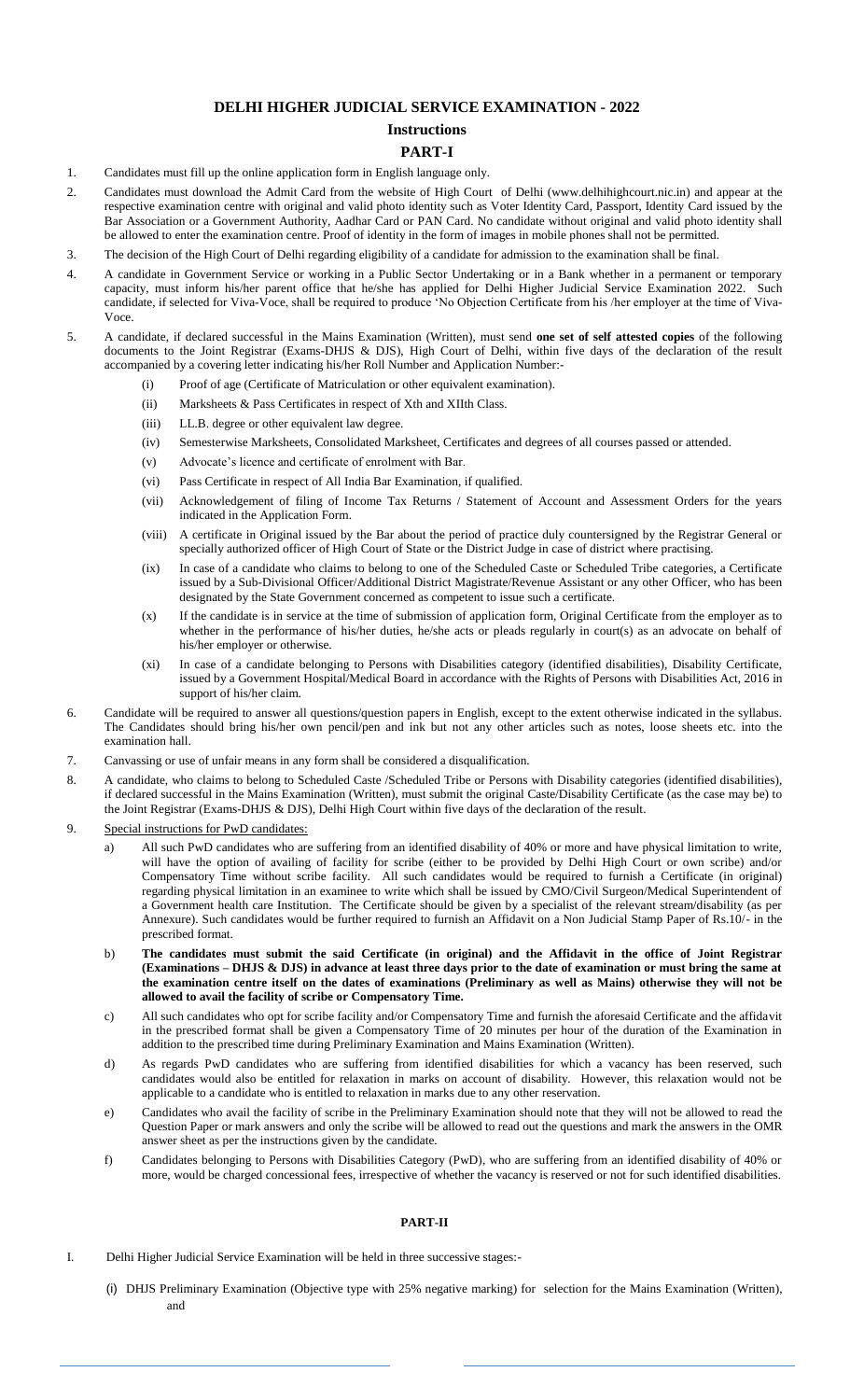(ii) DHJS Mains Examination (Written) for selection of candidates for calling for Viva-Voce.

(iii) Viva-Voce.

### **PRELIMINARY EXAMINATION**

II. The Preliminary Examination will be a screening test of qualifying nature and will consist of one paper of multiple choice based objective type questions carrying a maximum of 150 marks. There shall be 150 questions with each question carrying one mark with 25% negative marking for each wrong answer.

The duration of the Examination shall be 2 hours.

# **SYLLABUS OF PRELIMINARY EXAMINATION**

The Preliminary Examination shall include questions on General Knowledge, Current Affairs, English Language, The Constitution of India; The Indian Evidence Act, 1872; The Limitation Act, 1963; The Code of Civil Procedure, 1908; The Code of Criminal Procedure, 1973; The Indian Penal Code, 1860; The Indian Contract Act, 1872; The Indian Partnership Act, 1932; The Arbitration and Conciliation Act, 1996; The Specific Relief Act, 1963; The Transfer of Property Act, 1882; The Sale of Goods Act, 1930; The Negotiable Instruments Act, 1881; The Indian Succession Act, 1925; The Hindu Succession Act, 1956; The Prevention of Corruption Act, 1988; The Protection of Children from Sexual Offences Act (POCSO Act), 2012; The Recovery of Debts and Bankruptcy Act (DRT Act), 1993; The Securitisation and Reconstruction of Financial Assets and Enforcement of Security Interest Act (SARFAESI Act), 2002; The Motor Vehicles Act, 1988; The Industrial Disputes Act, 1947; The Payment of Wages Act, 1936; The Employee's Compensation Act, 1923; The Minimum Wages Act, 1948; The Factories Act, 1948; The Payment of Gratuity Act, 1972; The Juvenile Justice (Care and Protection of Children) Act, 2015; The Commercial Courts Act, 2015; The Provident Funds Act, 1925; The Information Technology Act (IT Act), 2000; The Trade Marks Act, 1999; The Copyright Act, 1957; The Patents Act, 1970 and The Designs Act, 2000.

# III. **Minimum qualifying marks for Preliminary Examination:**

| Category                                                                                                                                                                                                                                                                                                                            | <b>Minimum Qualifying Marks</b> |  |
|-------------------------------------------------------------------------------------------------------------------------------------------------------------------------------------------------------------------------------------------------------------------------------------------------------------------------------------|---------------------------------|--|
|                                                                                                                                                                                                                                                                                                                                     | $(in \%$ )                      |  |
| General                                                                                                                                                                                                                                                                                                                             | 50%                             |  |
| Reserved Categories, i.e., SC, ST and<br>with Disabilities<br>Persons<br><b>PWD</b><br>(Blindness/Low Vision), PwD (Specific<br>Learning Disability) and PwD (Multiple<br>Disabilities involving blindness and low<br>vision, one arm, one leg, both legs, leprosy<br>cured, dwarfism and acid attack and specific<br>$learning)$ ] | 45%                             |  |

IV. The number of candidates to be admitted to the Mains Examination (Written) shall not be more than twenty times the total number of advertised vacancies in each category.

Provided that if there is more than one candidate appearing at the cut-off point, having secured same number of marks, all such candidates shall be admitted to the Mains Examination (Written).

The marks obtained in the Preliminary Examination by the candidates who are declared qualified for admission to the Mains Examination (Written) shall not be counted for determining their final order of merit.

### **MAINS (WRITTEN) EXAMINATION**

V. The Mains Examination (Written) shall consist of the following four papers with the maximum marks specified against it:-

|  | Papers                                                                                                                                                                                                                                                                                                                                                                                                                                                                                                                                                                                                       | <b>Description</b>                                                                                                                                                                                                                                                                                                      | <b>Max.</b><br>Marks |
|--|--------------------------------------------------------------------------------------------------------------------------------------------------------------------------------------------------------------------------------------------------------------------------------------------------------------------------------------------------------------------------------------------------------------------------------------------------------------------------------------------------------------------------------------------------------------------------------------------------------------|-------------------------------------------------------------------------------------------------------------------------------------------------------------------------------------------------------------------------------------------------------------------------------------------------------------------------|----------------------|
|  | Paper - I                                                                                                                                                                                                                                                                                                                                                                                                                                                                                                                                                                                                    | <b>General Knowledge &amp; Language</b> – This is to test the<br>candidate's knowledge of current affairs etc. and<br>power of expression in English. Credit will be given<br>both for substance and expression. Conversely<br>deduction will be made for bad expression, faults of<br>grammar and misuse of words etc. | 150                  |
|  | Paper - II<br><b>Law - I</b> – The Constitution of India; The Code of Civil<br>Procedure, 1908; The Indian Evidence Act, 1872; The<br>Limitation Act, 1963; The Registration Act, 1908; The<br>Commercial Courts Act, 2015; The Court Fees Act,<br>1870; The Trade Marks Act, 1999; The Copyright Act,<br>1957; The Patents Act, 1970; The Designs Act, 2000.<br>Paper - III<br><b>Law - II</b> – The Transfer of Property Act, 1882; The<br>Indian Contract Act, 1872; The Sale of Goods Act,<br>1930; The Indian Partnership Act, 1932; The Specific<br>Relief Act, 1963; Arbitration Law (The Arbitration |                                                                                                                                                                                                                                                                                                                         | 200                  |
|  |                                                                                                                                                                                                                                                                                                                                                                                                                                                                                                                                                                                                              |                                                                                                                                                                                                                                                                                                                         | 200                  |